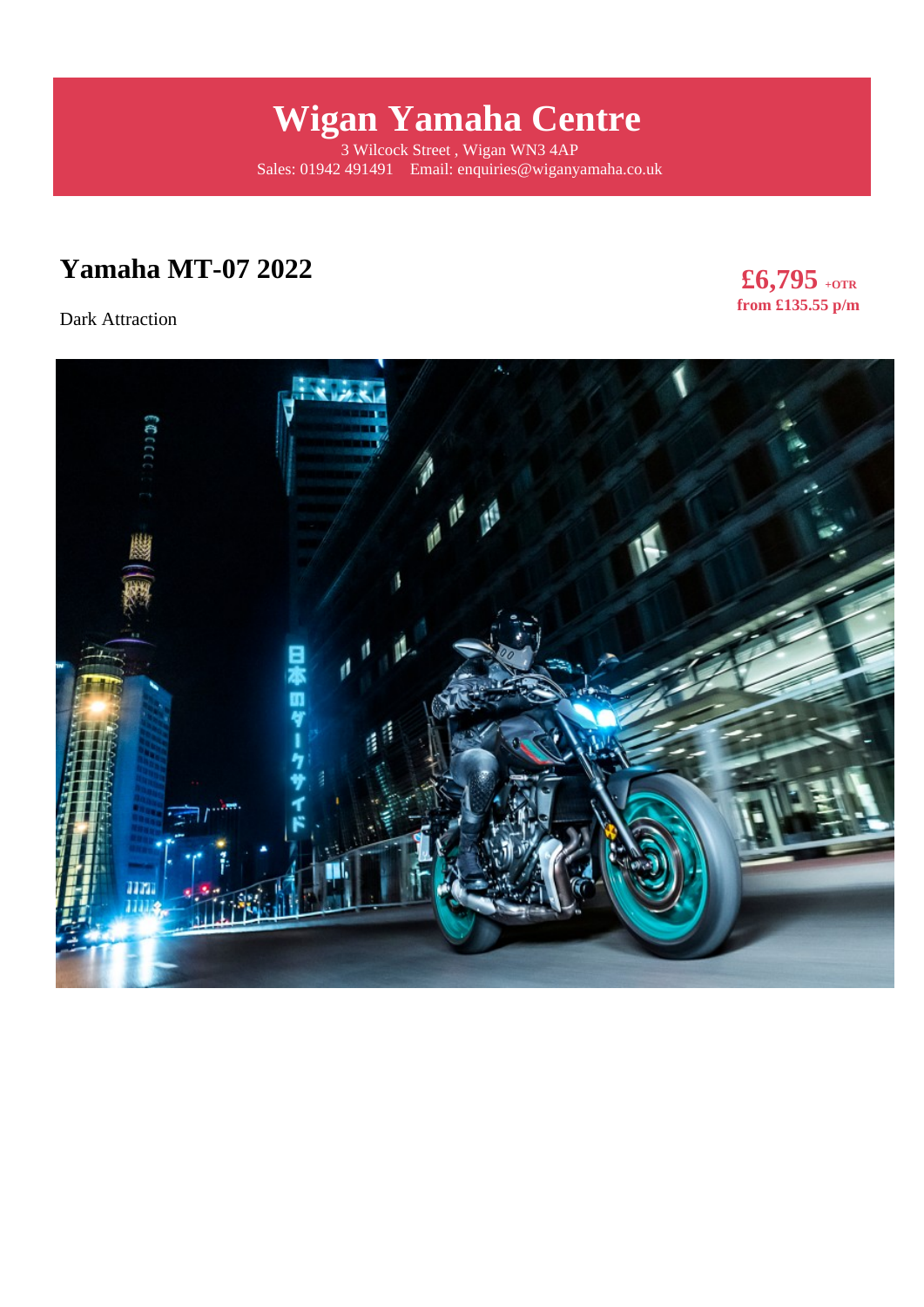With over 125,000 units sold, the MT-07 has been the number one bike in the Hyper Naked class since it was launched. With its torque-rich 690cc CP2 engine, compact and agile chassis and outstanding all-round versatility, it's impossible not to love one of Yamaha's top-selling models. The next-generation MT-07 gets distinctive new bodywork with twin winglet-type air intakes and a compact new LED headlight, which projects a futuristic Y-shaped face – the signature style for the latest Hyper Naked models. Plus the refined EU5-compliant engine gives you even more linear response with a gutsier exhaust note. New wider aluminium taper handlebars make turning easier and create a more assertive riding position, while larger 298mm dual front discs deliver stronger braking. Moreover, the inverted LCD instruments, as well as black control levers and compact LED flashers, emphasise the bike's top specifications and best-in-class value. At a glance: - Next-generation design - LED projector lighting - 690cc 2-cylinder EU5 CP2 engine - Bigger front disc brakes for stronger stopping power - Assertive riding position - Inverted LCD meter - LED indicators - Latest-generation tyres - Colour, graphics and finishing

#### **Engine**

| <b>ENGINE TYPE</b>                                  | <b>RATED OUTPUT</b>             | <b>CERTIFICATION</b> | <b>IGNITION</b> |
|-----------------------------------------------------|---------------------------------|----------------------|-----------------|
| 2-cylinder, 4-stroke, Liquid-cooled, DOHC, 4-valves | 54.0 kW (73.4PS) @ 8,750 rpm    | Euro 5               | <b>TCI</b>      |
| <b>DISPLACEMENT</b>                                 | <b>MAX. TOROUE</b>              | <b>CLUTCH</b>        | <b>STARTING</b> |
| 689 cc                                              | $67.0Nm (6.8kg-m)$ at 6,500 rpm | Wet, Multiple Disc   | Electric        |
| <b>BORE X STROKE</b>                                | <b>LUBRICATION</b>              | <b>GEARBOX</b>       |                 |
| $80.0$ mm x 68.6 mm                                 | Wet sump                        | 6 Speed              |                 |

**COMPRESSION RATION**  $11.5 \cdot 1$ 

**FUEL SUPPL** Fuel Injection

**FINAL DRIVE** Chain

#### **Chassis**

| <b>FRAME</b><br>Diamond                            | <b>REAR SUSPENSION</b><br>Swingarm, (Link type suspension)       | <b>REAR TYRE</b><br>180/55 ZR 17M/C(73W) (Tubeless) |
|----------------------------------------------------|------------------------------------------------------------------|-----------------------------------------------------|
| <b>FRONT SUSPENSION</b><br>Telescopic forks        | <b>REAR SUSPENSION STROKE</b><br>130 mm                          |                                                     |
| <b>FRONT SUSPENSION STROKE</b><br>$130 \text{ mm}$ | <b>REAR BRAKE</b><br>Hydraulic single disc, $\varnothing$ 245 mm |                                                     |

**FRONT BRAKE** Hydraulic dual disc, Ø 298mm **FRONT TYRE** 120/70 ZR 17M/C(58W) (Tubeless)

#### **Dimension**

| <b>LENGTH</b> |  |
|---------------|--|
| $2,085$ mm    |  |

**UNLADEN WEIGHT** 184 kg

**USABABLE TANK VOLUME** 14L

**HEIGHT** 1,105 mm

**WIDTH** 780 mm

> **WHEELBASE** 1,400 mm

**GROUND CLEARANCE SEAT HEIGHT** 140 mm

805 mm